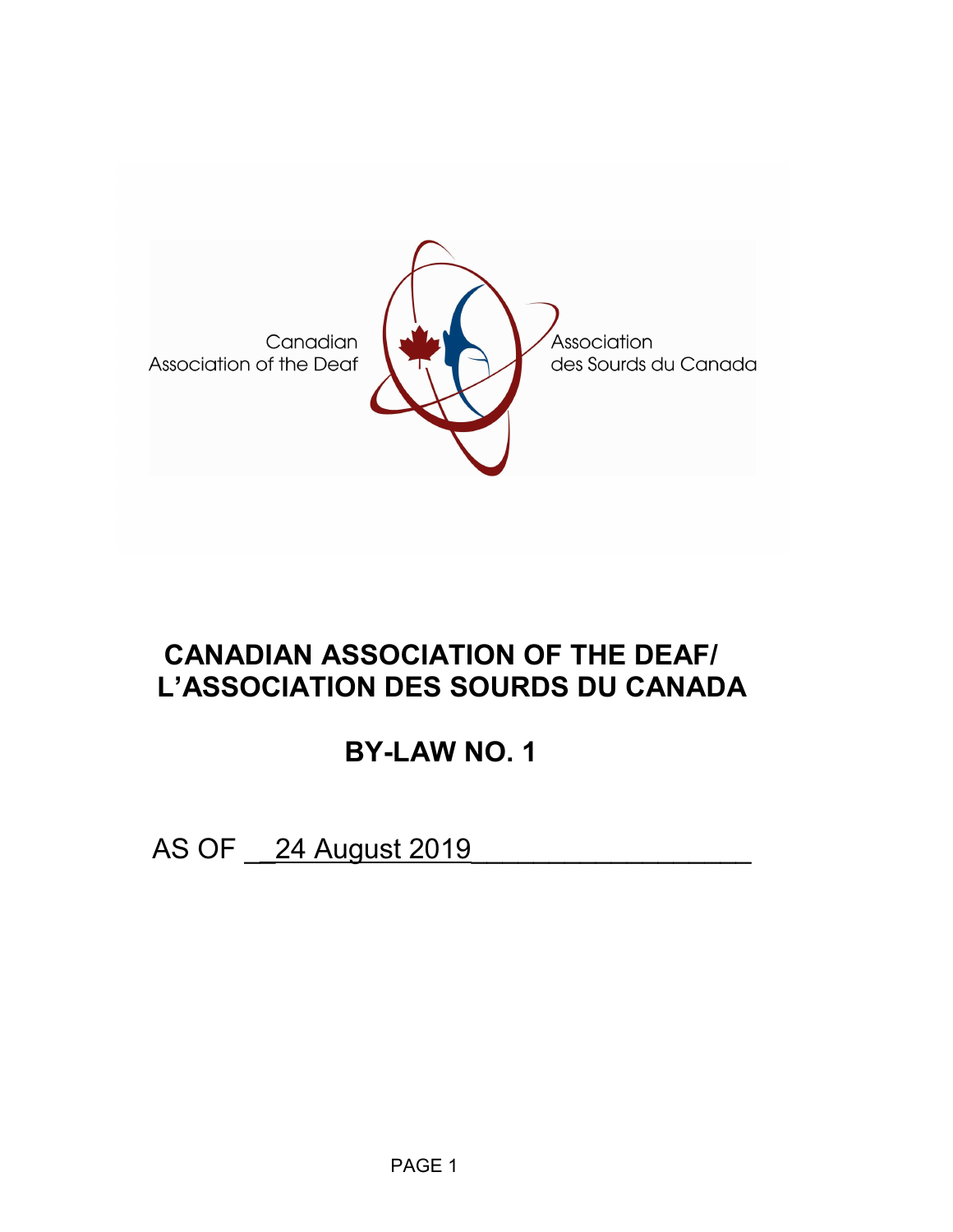## **BY-LAW NO. 1**

Revised as of 24 August 2019

A by-law relating generally to the transactions of business and affairs of Canadian Association of the Deaf - L'Association des Sourds du Canada

## **CONTENT OF ARTICLES**

| I – General               | $3 - 4$   |
|---------------------------|-----------|
| $II$ – Membership         | $4 - 6$   |
| III – Meetings of Members | 6         |
| IV - Board of Directors   | $7 - 9$   |
| V - Directors Meetings    | $9 - 10$  |
| $VI - Officers$           | $10 - 14$ |
| VII - Audit of Accounts   | 14        |
| VIII - Miscellaneous      | 15        |
| IX - Effective Date       | 15        |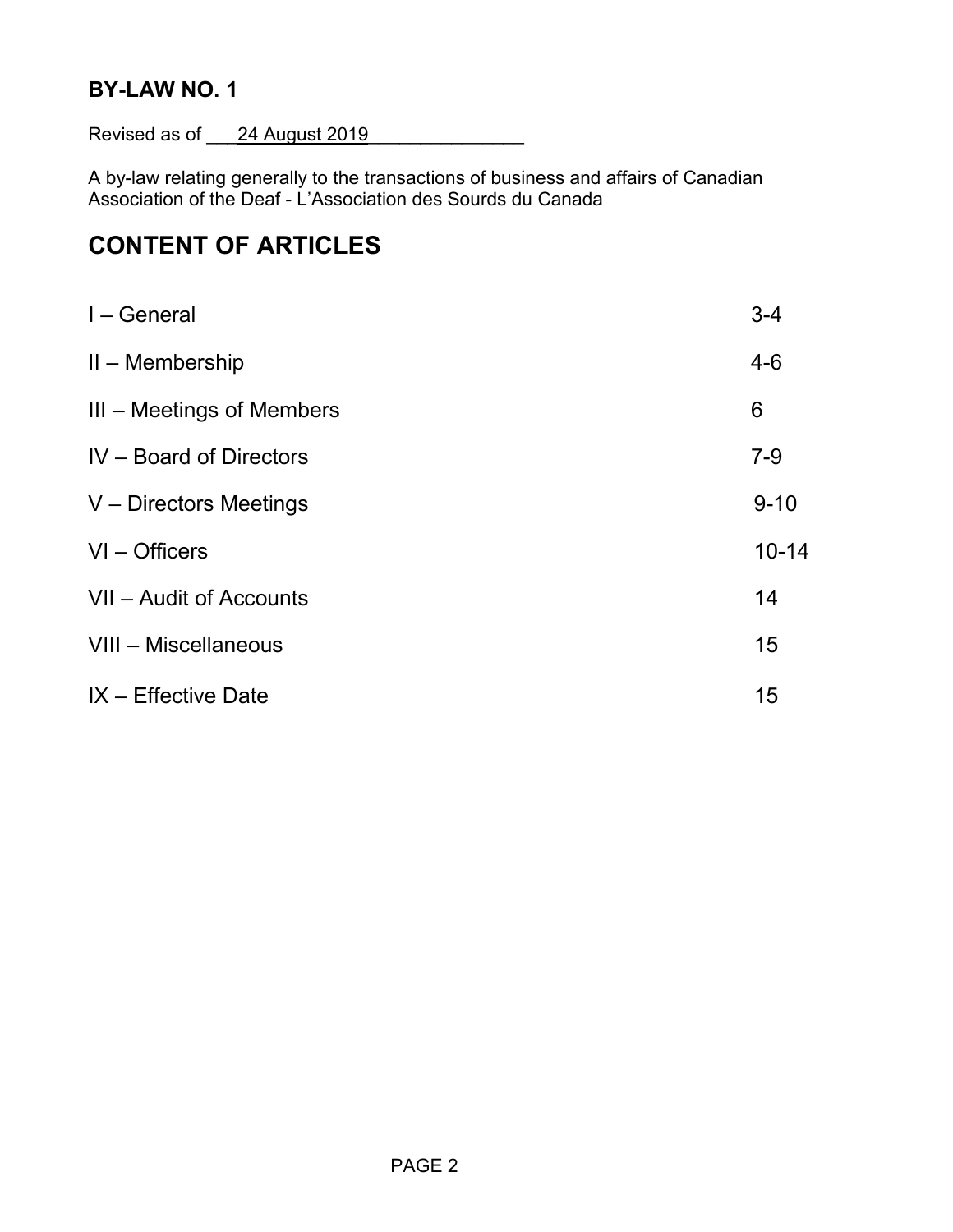## **BY-LAW NO.1**

## **I – GENERAL**

A bylaw relating generally to the transaction of the affairs of the **Canadian Association of the Deaf/Association des Sourds du Canada**, incorporated under the Canada Corporations Act (the **"Corporations Act"**) and operating under the *Canada Not-For-Profit Corporations Act* S.C. 2009, c.23.

BE IT ENACTED as a by-law of the Corporation as follows:

### **1. HEAD OFFICE**

The head office of the Corporation shall be in the City of Ottawa in the Province of Ontario until changed in accordance with the Act by resolution.

#### **2. LANGUAGE**

The Corporation shall operate, in the format as required, in one of four languages: American Sign Language (ASL), Langue des Signes Québécoise (LSQ), written English, and written French.

#### **3. FISCAL YEAR**

The financial year of the Corporation shall terminate on the thirty-first (31<sup>st</sup>) day of March in each year or on such other date as the Board of Directors may, from time to time, by resolution determine.

#### **4. DEFINITIONS**

The following terms as used in the By-laws, resolution of the Board and of the members shall have meanings given to them below:

- a) **"Act"** means the *Canada Not-For-Profit Corporations Act* S.C. 2009, c.23 including the Regulations made pursuant to the Act, and any statute or regulations that may be substituted, as amended from time to time;
- b) **"AGM"** means the annual general meeting of members of the Corporation;
- c) **"Board" or "Board of Directors"** means the Board of Directors of the Corporation;
- d) "**Meeting of Members**" means an annual meeting of members or a special meeting of members;
- e) **"By-laws"** means this By-law No. 1 and all other by-laws of the Corporation from time to time in force and effect;
- f) **"Letters Patent"** means the letters patent incorporating the Corporation, as from time to time amended and supplemented by supplementary letters patent;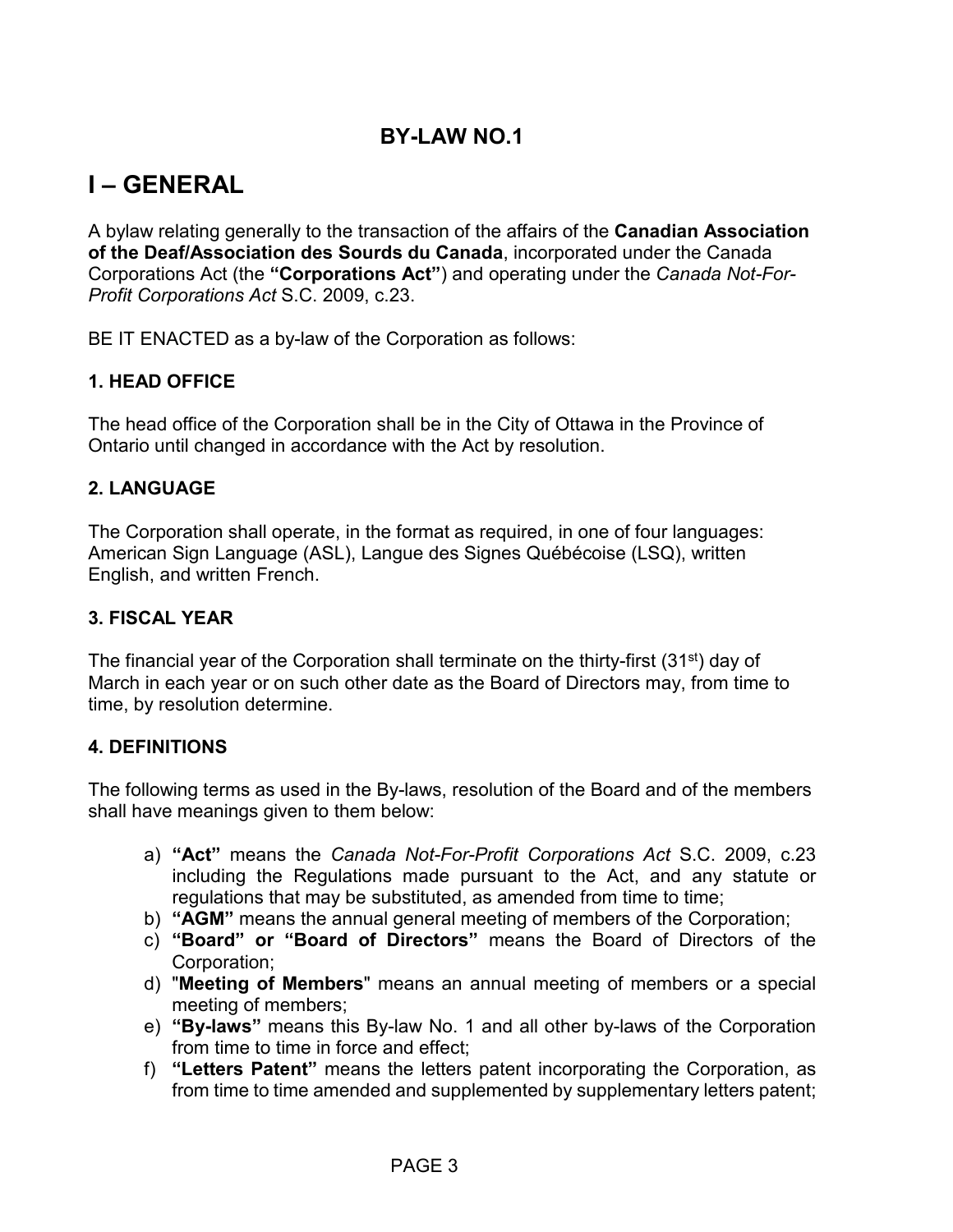- g) "**Special Meeting of Members**" means a meeting of members other than an annual meeting of members;
- h) "**Regulations**" means the regulations made under the Act, as amended, restated or in effect from time to time;
- **i) "Ordinary Resolution"** means a resolution passed by a majority of not less than 50% plus 1 of the votes cast on that resolution;
- j) "**Special Resolution**" means a resolution passed by a majority of not less than two-thirds (2/3) of the votes cast on that resolution.
- k) **"Proposal"** means a proposal submitted by a Member of the Corporation that meets the requirements of section 163 (Shareholder Proposals) of the Act.

## **5. INTERPRETATION**

In the interpretation of this by-law, words in the singular include the plural and vice-versa, words in one gender include all genders, and "person" includes an individual, body corporate, partnership, trust and unincorporated organization.

Other than as specified above in section 4, words and expressions defined in the Act have the same meanings when used in these by-laws.

## **II – MEMBERSHIP**

## **6. MEMBERSHIP CLASSIFICATION**

The membership of the Corporation shall consist of such Full Members, Organizational Members, and Individual Members whose application for admission to the membership has been received and approved in its sole discretion by the Board of Directors of the Corporation in each fiscal year.

## **7. FULL MEMBERS**

An organization which is composed of at least 51% persons who are Deaf in both its general membership and its Board of Directors, and which is provincial or territorial in scope, may become a Full Member of the Corporation upon acceptance by the Board of Directors.

There shall be one (1) Full Member in each province or territory, except for Ontario and New Brunswick, each of which may have two (2) Full Member organizations as long as one is ASL/English and one is LSQ/French. If a province or territory does not have a provincial or territorial Full Member, then up to two (2) local Deaf organizations may affiliate as Full Members representing that province or territory.

Each province or territory will have exactly two votes and may send up to two voting representatives to the Corporation. Ontario and New Brunswick shall each have one (1) ASL/English and one (1) LSQ/French vote, and Quebec shall have two (2) LSQ/French votes. All voting representatives must be Deaf. In all the provinces other than Ontario and New Brunswick, each Full Member has two votes.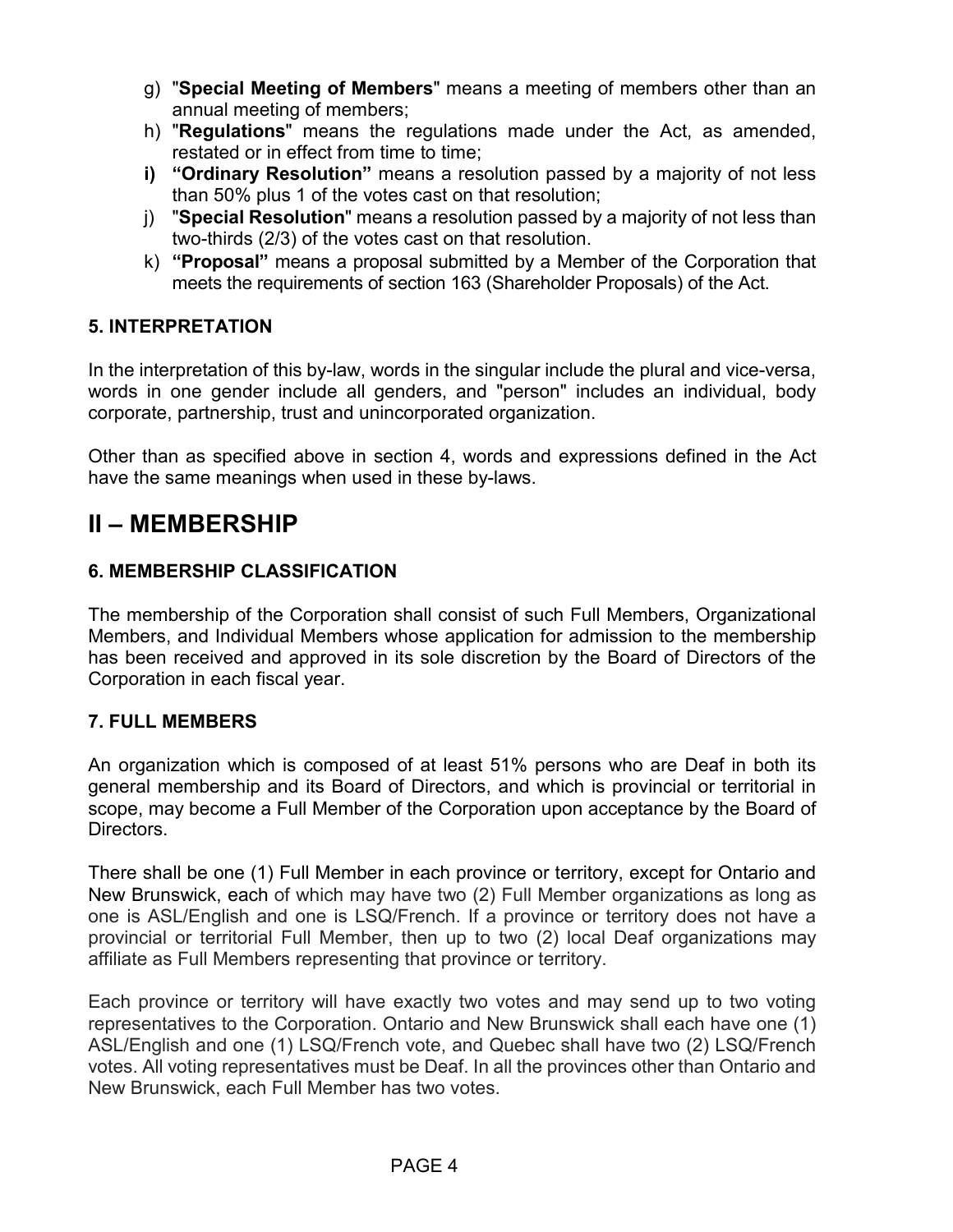### **8. ORGANIZATIONAL MEMBERS**

An organization, which is composed of at least 51% persons who are Deaf in both its general membership and its Board of Directors, and which is local, regional, or national in scope, may become an Organizational Member of the Corporation upon acceptance by the Board of Directors.

Each Organizational Member will be entitled to one (1) vote and may send one (1) voting representative to the Corporation, except for Deaf Youth Canada which shall be recognized as a "special status" Organizational Member and which is entitled to two (2) votes and two (2) voting representatives.

### **9. INDIVIDUAL MEMBERS**

Individuals who are interested in furthering the Corporation's purposes shall be eligible for annual membership upon payment of an annual fee. Individual Members shall not be entitled to vote at the Annual General Meeting but shall be entitled to vote upon any resolutions presented at a "Townhall Meeting" hosted by Full Members prior to the AGM.

#### **10. MEMBERSHIP DUES**

The membership fees shall be determined by the Board of Directors of the Corporation. Members shall be notified in writing or via electronic means of the membership dues at any time payable by them and, if any are not paid within one (1) calendar month in advance of the Annual General Meeting, the members in default shall automatically cease to be members of the Corporation.

#### **11. RIGHTS OF MEMBERS**

Every individual member in good standing each year is entitled to hold an office of the Corporation in accordance with the By-laws.

Membership in the Corporation is not transferable.

## **12. RESIGNATION AND TERMINATION**

A membership in the Corporation is terminated:

- a) upon the death of an Individual Member;
- b) upon the dissolution of a member organization which is a Full Member or an Organizational Member;
- c) if the member resigns by written notice given to the Secretary of the Corporation containing a discharge by the member of all obligations due or accruing to the date of acceptance of the member's resignation by the Directors and a covenant not to disclose any confidential information gained by the member by virtue of membership in the Corporation;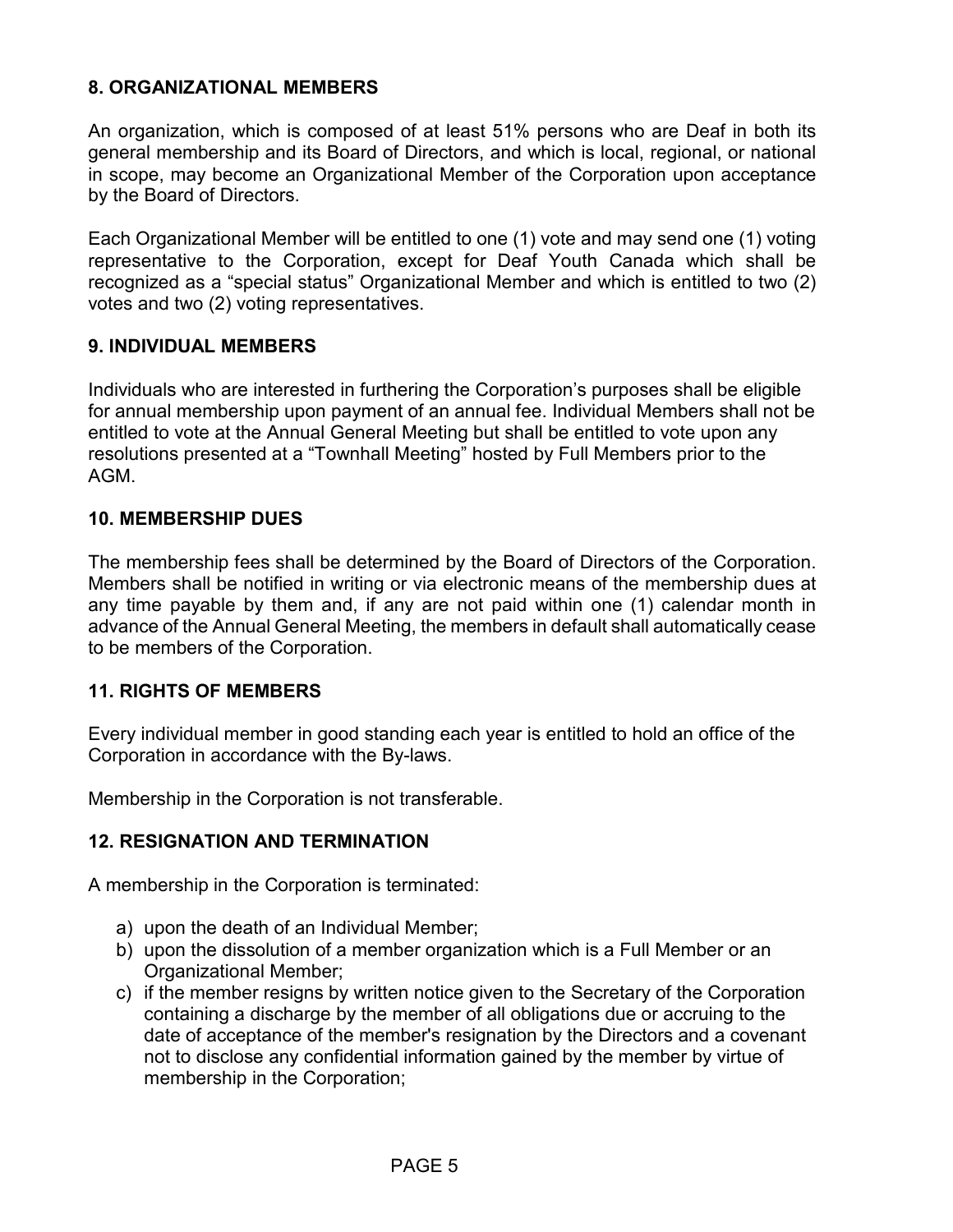d) if the member is removed by resolution by a vote of two-thirds (2/3) of the Full Members at an Annual General Meeting, provided that any such member is granted an opportunity to be heard at the meeting.

## **III – MEETINGS OF MEMBERS**

## **13. ANNUAL GENERAL MEETINGS**

The Board shall call an AGM at any time after January  $1<sup>st</sup>$  and prior to August  $30<sup>th</sup>$  in each year at any place within Canada, as determined by the Board.

At every AGM, the following business shall be conducted:

- a) considering and approving the minutes of the preceding AGM;
- b) report from the Directors;
- c) report from the Executive Director;
- d) presentation of the Annual Audited Financial Statements;
- e) appointment or election of Directors;
- f) appointment of auditors; and
- g) any other business properly brought before the AGM, as outlined in the Act.

## **14. SPECIAL MEETINGS**

The Board shall call a Special Meeting:

- a) at the discretion of the Board; or
- b) if requested to do so by at least five (5) percent of the members of the Corporation in accordance with the requirements of the Act.

## **15. NOTICE**

Notice of an Annual General Meeting will be given to members within ninety (90) days in advance, by mail, electronic, video, or other means of communication. Such notice shall, at minimum, include:

- a) date and time of the Annual General Meeting;
- b) location of the meeting; and
- c) the business to be transacted at the meeting.

## **16. QUORUM**

A quorum at any meeting of the members shall be 5% of the members entitled to vote at the meeting. If a quorum is present at the opening of a meeting of members, the members present may proceed with the business of the meeting even if a quorum is not present throughout the meeting.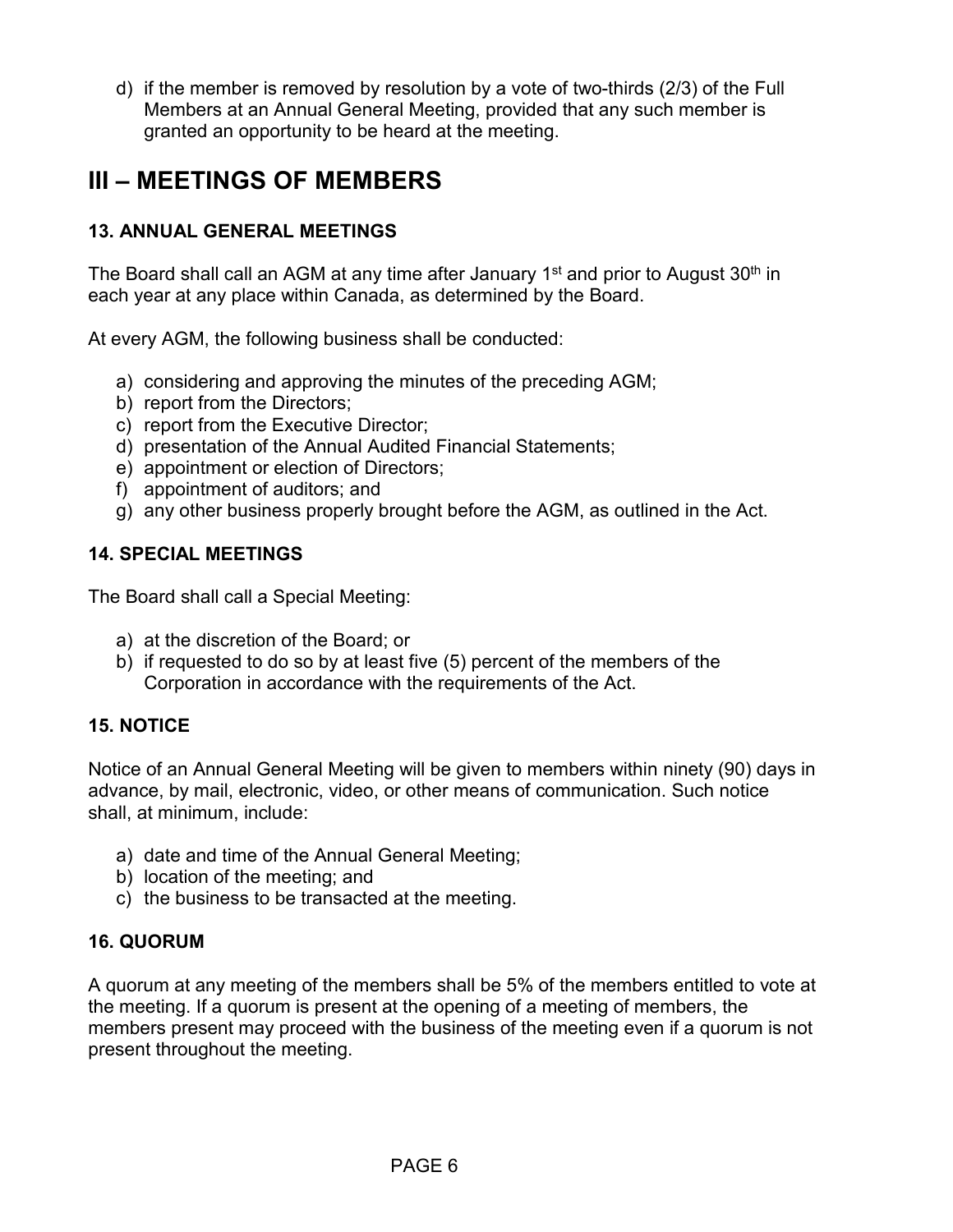# **IV – BOARD OF DIRECTORS**

## **17. BOARD COMPOSITION**

The affairs of the Corporation shall be managed by the Board of Directors, which shall consist of a minimum of five (5) and a maximum of twelve (12) members.

The Directors of the Corporation who will have voting power shall be the President, Vice President (Governance & Membership), Secretary, Treasurer, Communications Director, National Francophone Director, National Indigenous Director, and up to three (3) Directors at Large. The President of Deaf Youth Canada (DYC), as elected at an annual general meeting of that organization, shall be a voting member of the Corporation's Board of Directors. At least one Director must be a Francophone.

All voting Directors shall serve a term of two (2) years.

The Past President shall be a non-voting Director of the Corporation. At the conclusion of the President's term, he or she shall automatically become Past President and serve another term of two (2) years in that office.

### **18. QUALIFICATIONS OF DIRECTORSHIP**

Directors shall:

- a) be at least eighteen (18) years of age;
- b) be a member of the Corporation at the time of their election or appointment and shall remain a member throughout his or her term in office;
- c) be bondable;
- d) be otherwise legally competent to conduct business and to contract under the federal laws of Canada applicable therein;
- e) not serve simultaneously as a voting representative of any voting affiliate (Full Members and Organizational Members) of the Corporation;
- f) not hold more than one office of the Corporation;
- g) not more than two (2) Directors may be from the same province or territory;
- h) not serve simultaneously on the Board of Directors of any other national Deaf association;
- i) be a person who is Deaf, deaf, deafened, hard of hearing, or deaf-blind.

#### **19. ELECTION OF DIRECTORS**

- a) The Board shall establish a transparent nominations process consistently applied to each nominee for election or appointment.
- b) The Board may set the matter and method for election of nominee Directors, and such manner and method shall be disclosed in the notice provided to members prior to an Annual General Meeting at which Directors are to be elected.
- c) Any individual who applied for a board position but was not put forward by the Board may have their name added to the list of approved candidates if they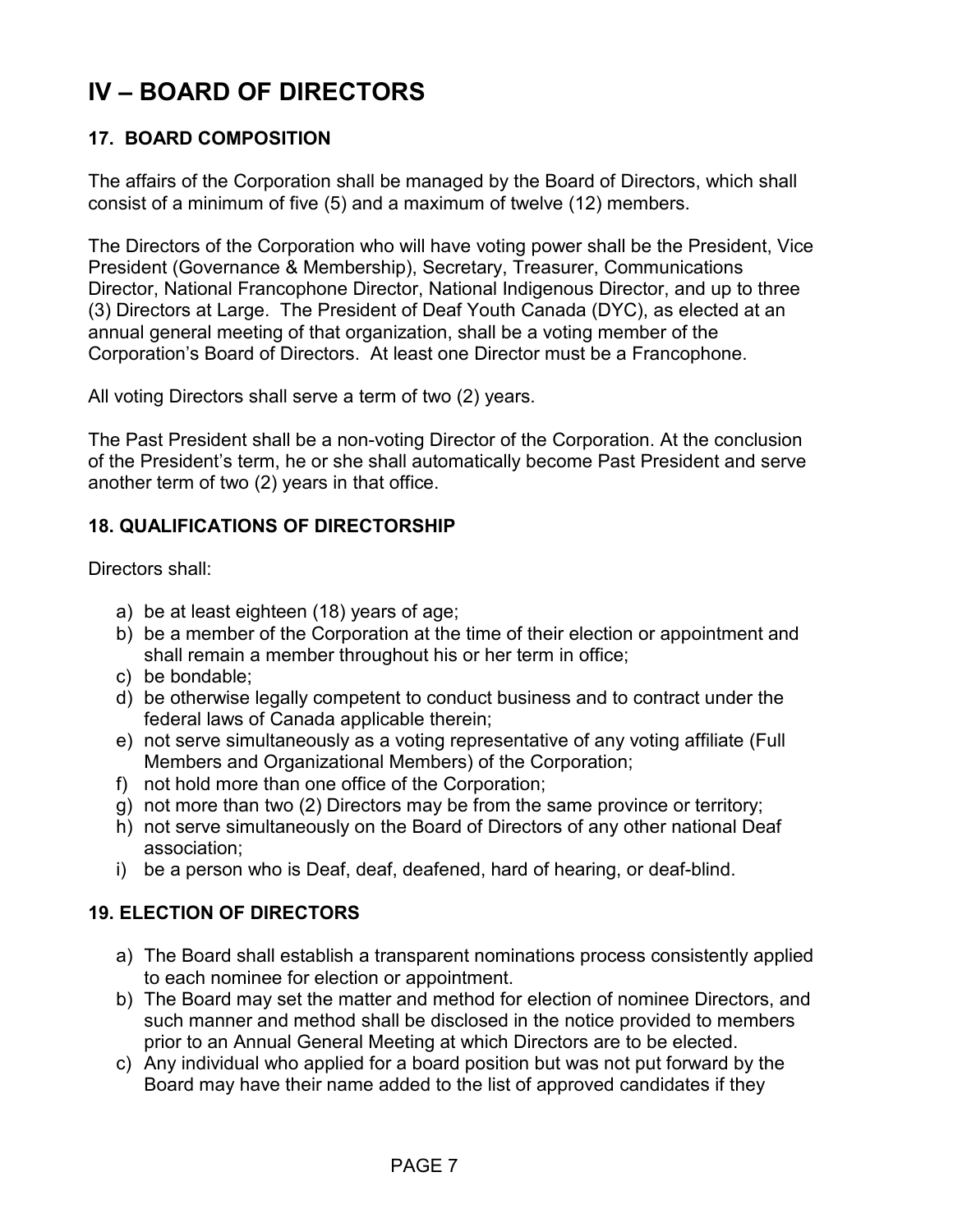provide, in writing, the support of at least 10 members at least 48 hours in advance of the election.

## **20. REMOVAL OF DIRECTORS**

- a) The members of the Corporation may remove any Director before the expiration of his or her term of office by ordinary resolution at an Annual General Meeting for which the notice given has specified the intention to pass such a resolution.
- b) Upon a special resolution of the Board (a "Removal Resolution") the Board may make a recommendation to the members that a Director be removed from office at an Annual General Meeting, notice for which shall specify the intention to pass such a resolution. The Removal Resolution shall include in its particulars whether the Board intends to call a Special Meeting.

## **21. VACANCIES**

- a) The office of a Director shall be considered vacated:
	- i. if the Director resigns by notice in writing to the Corporation; or
	- ii. if the Director ceases to be a member; or
	- iii. upon death; or
	- iv. if the Director is removed, whether for cause or without cause, by resolution of the Board, providing the Director is granted an opportunity to respond to the notice of resolution.
- b) Any person appointed to fill a vacancy shall serve until the next Annual General Meeting. A person who is appointed to fill a vacancy may stand for election to the Board at an Annual General Meeting held after such person's appointment.
- c) A vacancy may be filled by election at the next Annual General Meeting. In such as a case, the term is considered to be reset, and any newly elected Director may serve for a full term that is considered to have started as of the Annual General Meeting at which he or she was elected.
- d) If a vacancy causes there to be less than five (5) Directors in office, the remaining Directors shall immediately call a Special Meeting to fill the vacancy. This meeting must be held in person or via electronic communication between thirty (30) and sixty (60) days from when the Board became aware of the vacancy.

## **22. REMUNERATION**

The Directors shall serve as such without remuneration and no Director shall directly or indirectly receive any profit from the position as such, provided that a Director may be paid reasonable expenses incurred in the performance of duties. Nothing herein contained shall be construed to preclude any Director from serving the Corporation in any other capacity and receiving compensation therefor.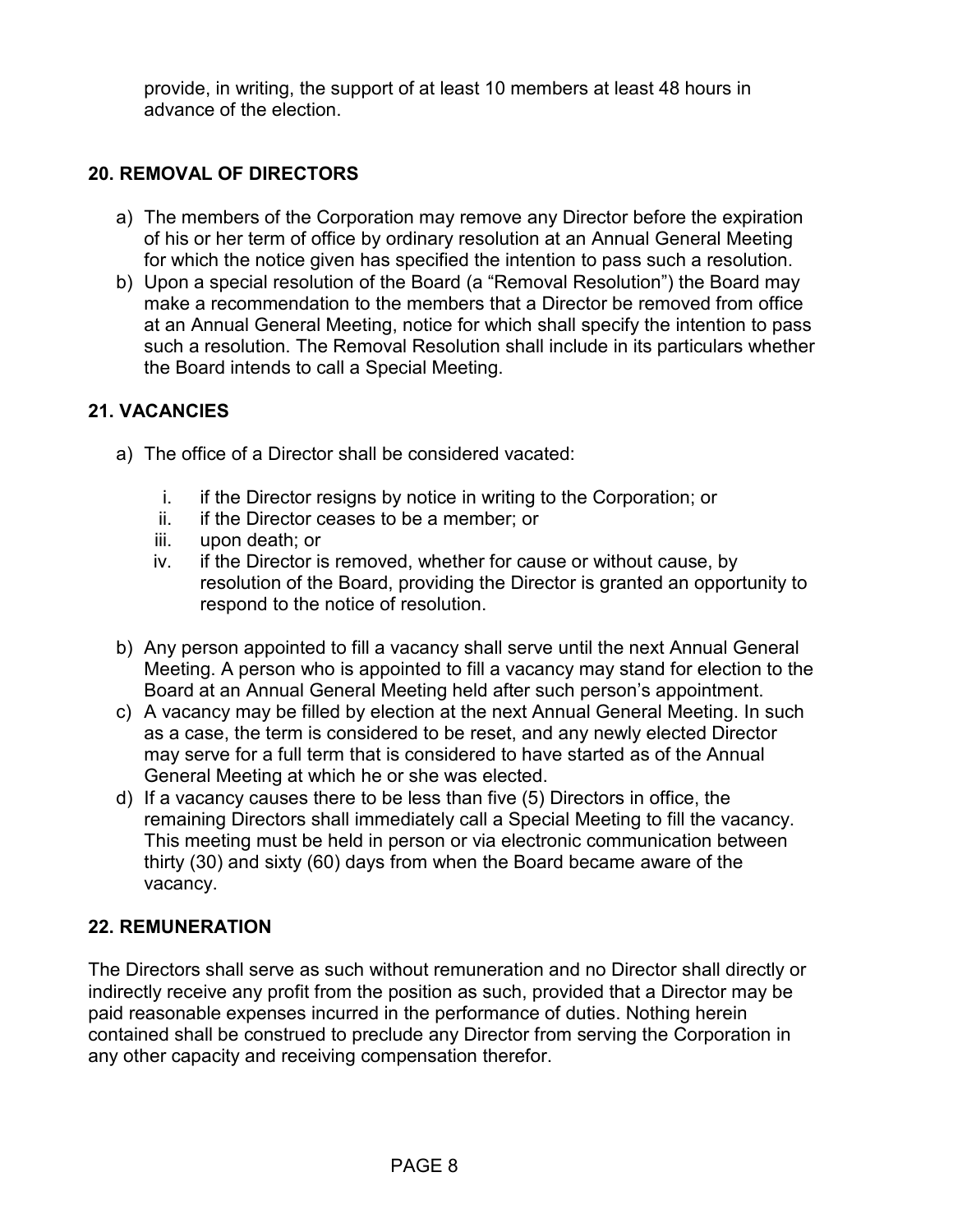## **23. POWERS**

The Board of Directors may, on behalf of the Corporation, exercise all the powers that the Corporation may legally exercise under the Act, the Letters Patent or otherwise, unless the Directors are restricted by law or by resolutions of the members from exercising those powers. Those powers include, but are not limited to, the power to:

- a) contract on behalf of the Corporation;
- b) make banking and other financial arrangements;
- c) make certifications or execute instruments in writing;
- d) direct the manner in which any other person or persons may enter into contracts on behalf of the Corporation;
- e) purchase, lease or otherwise acquire, sell, exchange or otherwise dispose of the Corporation's real or personal property;
- f) borrow on the credit of the Corporation for the legitimate business purposes;
- g) encumber the assets of the Corporation;
- h) purchase insurance with respect to the property, rights and interests of the Corporation and to indemnify the Corporation, its members, Directors and Officers from any claims, damages, losses or costs arising from or related to the affairs of the Corporation;
- i) hire, evaluate, compensate and terminate all full-time, part-time or contract employees of the Corporation;
- j) make any changes to the Corporation's organizational structure; and
- k) determine the Corporation's strategic priorities and direction.

## **V – DIRECTORS MEETINGS**

## **24. CALLING MEETINGS**

- a) Meetings of the Board of Directors may be called by President or any two Directors for the purpose of considering such business as may be set out in the notice. All meetings shall be recorded by the taking of minutes.
- b) Meetings of the Board of Directors may be held at any time and place to be determined by the Directors provided that fourteen (14) days notice of such meeting shall be given to each Director. Notice may be given by mail, email, video call, or in person.
- c) The Board of Directors shall meet no less than two (2) times between AGMs.
- d) A meeting of the Board may also be held, without notice, immediately following an AGM and/or Special Meeting.

## **25. PARTICIPATION**

- a) A Director, if all the Directors consent, may participate in a meeting by means such as a video call or other electronic communication method, as long as it permits all persons participating in the meeting to communicate with each other simultaneously and instantaneously. In such a case a Director shall be deemed to be present at that meeting.
- b) A Director may not participate in a Board meeting by proxy.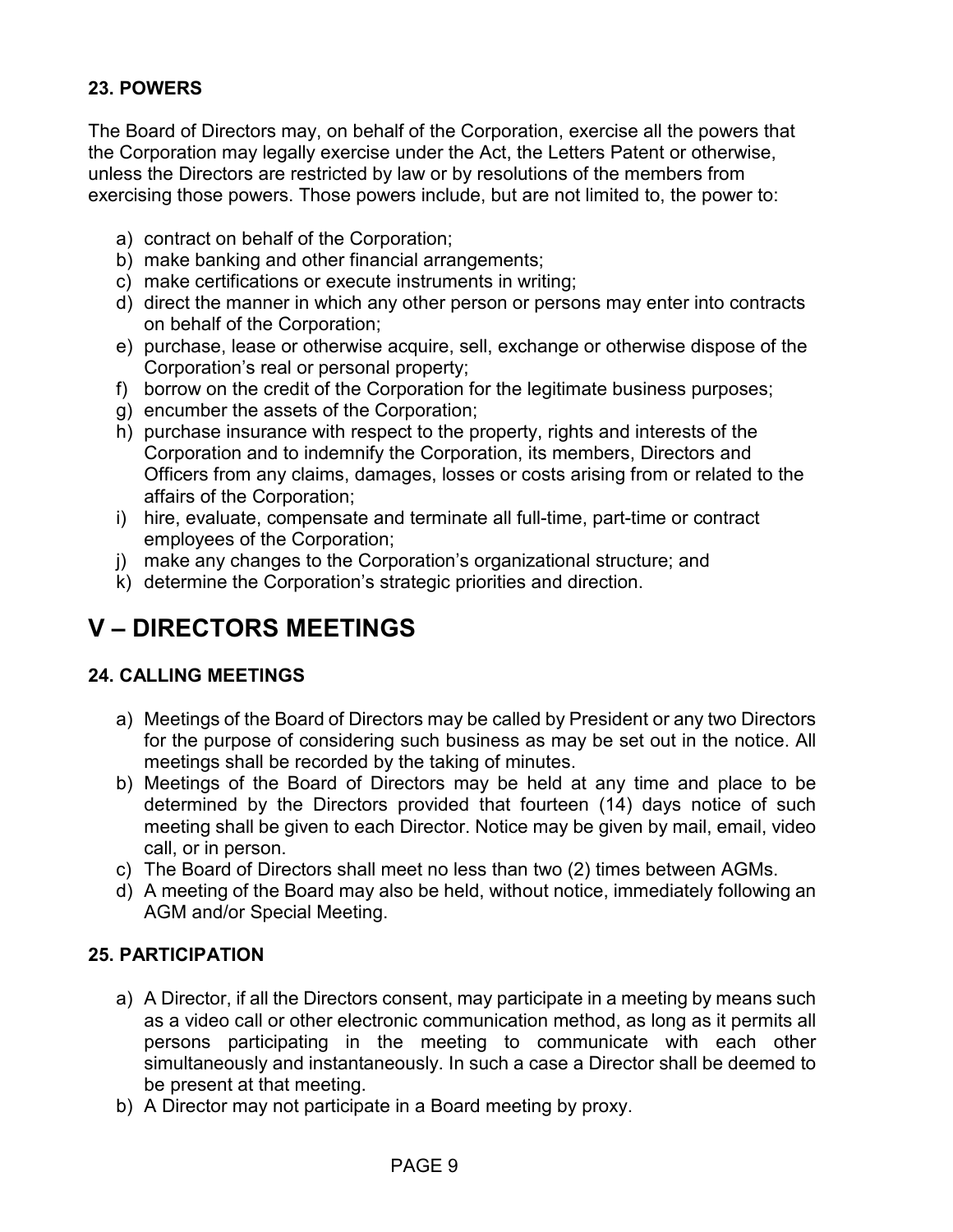## **26. QUORUM**

A quorum for the transaction of business at a meeting of the Board of Directors shall be a majority of the members of the Board.

## **27. VOTING**

- a) Each Director is authorized to exercise one (1) vote on any resolution arising at any meeting of the Board of Directors, and a majority of votes cast shall decide the resolution. In case of an equality of votes, the item shall be deemed defeated.
- b) A declaration by the Secretary, or in the Secretary's absence, by a person who shall be acting Secretary of a Board meeting, that a resolution has been carried and an entry to that effect recorded in the minutes, shall be evidence of the fact a vote was recorded in favour or against any resolution properly brought before the Board.

## **28. CONFLICT OF INTEREST**

All Officers, Directors, members and employees of the Corporation must discharge their powers and carry out their duties to the Corporation, as applicable, honestly, in good faith, and in the best interests of Corporation rather than in their own interest.

Where a Director, either on his or her behalf or while acting for, by, with or through another, has a material interest, direct or indirect, in any matter, or otherwise has a conflict of interest, such Director shall:

- a) Declare her or his interest at the first meeting of the Directors after which she or he became interested or aware of any such material interest;
- b) Request that her or his declaration be recorded in the minutes of the meeting; and
- c) Not vote any resolution or participate in any discussion with respect to the resolution concerning the matter.

Every declaration of interest and the general nature thereof shall be recorded in the minutes of the Board meeting at which such declaration is made.

## **VI – OFFICERS**

## **29. OFFICERS OF THE CORPORATION**

The Officers of the Corporation shall be the President, Vice President (Governance & Membership), Secretary, Treasurer, Communications Director, National Francophone Director, National Indigenous Director, Past President, up to three (3) Directors at Large, and the President of Deaf Youth Canada (DYC). At least one Officer must be a Francophone.

Any Director who resigns or is removed from the Board must remain in office until their successors are elected or appointed.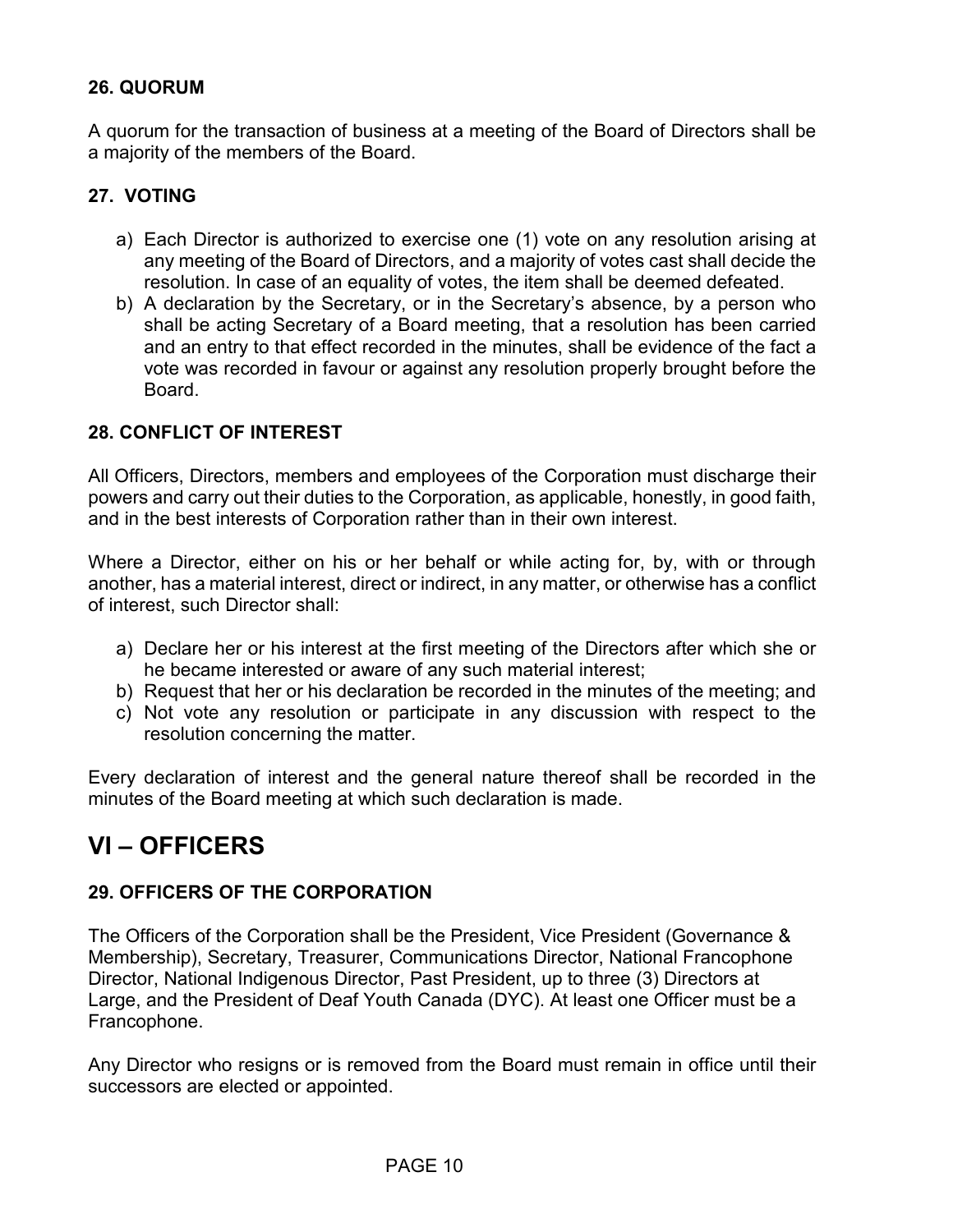## **30. DUTIES OF OFFICERS OF THE CORPORATION**

Unless otherwise specified by the Board which may, subject to the Act modify, restrict or supplement such duties and powers, the offices of the Corporation shall have the following duties and powers associated with their positions:

- a. The President shall:
	- i. Preside at all meetings of the members of the Corporation and of the Board of Directors;
	- ii. Sign all By-laws and execute any documents along with the Secretary;
	- iii. Serve as the official spokesperson for the Corporation;
	- iv. Act as a liaison between the Board, staff, community, and attend all meetings on government relations; and
	- v. Perform any other duties which the Board of Directors may, from to time, assign.
- b. The Vice President (Governance & Membership) shall:
	- i. In the absence or disability of the President, perform the duties and exercise the powers of the President;
	- ii. Coordinate regulatory compliance, chair the election committee, chair the governance committee, and report and consult on governance issues to the Board of Directors;
	- iii. Coordinate and provide support to the Directors in their outreach and ongoing membership efforts; and
	- iv. Perform any other duties which the Board of Directors may, from to time, assign.
- c. The Secretary shall:
	- i. Keep and maintain the records and books of the Corporation, including the registry of Officers and Directors, the registry of members, the minutes of Annual General Meetings and meetings of the Board of Directors, the By-laws and resolutions;
	- ii. Sit on at least one Board committee;
	- iii. Give any notices required for the Annual General Meetings, Special Meetings; and
	- iv. Perform any other duties which the Board of Directors may, from to time, assign.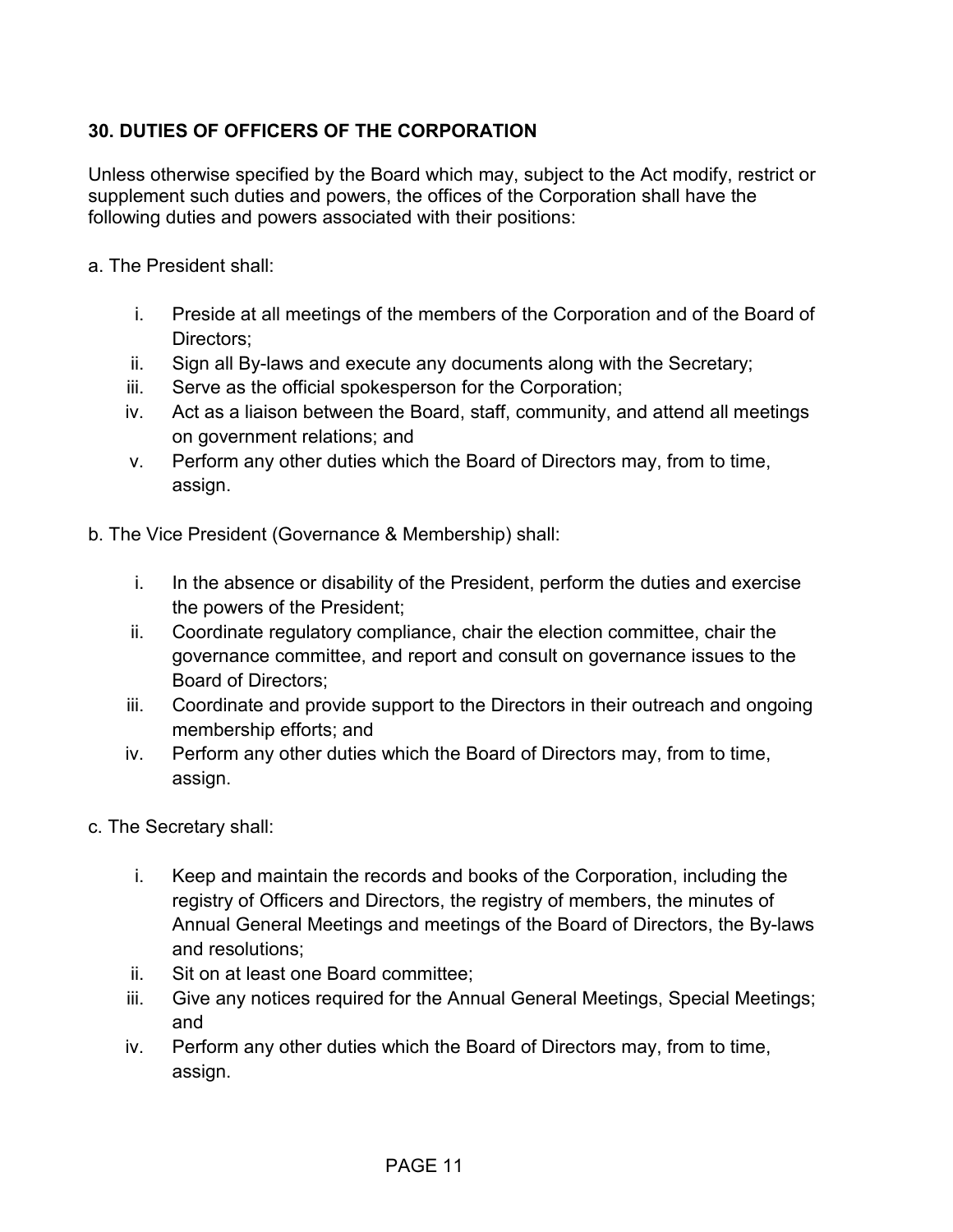- d. The Treasurer shall:
	- i. Oversee the finances of the Corporation;
	- ii. Ensure the completeness and accuracy of all financial records and books of the Corporation;
	- iii. Sit on at least one Board committee;
	- iv. Assist in preparation of the financial statements of the Corporation; and
	- v. Perform any other duties which the Board of Directors may, from to time, assign.
- e. The Communications Director shall:
	- i. Oversee the communication distributions of the Corporation;
	- ii. Sit on at least one Board committee;
	- iii. Coordinate and provide leadership to the Directors in their outreach and ongoing communication efforts; and
	- iv. Perform any other duties which the Board of Directors may, from to time, assign.
- f. The National Francophone Director shall:
	- i. Act as a liaison in the Francophone community across Canada, providing regular updates to the Board of Directors, including the community issues;
	- ii. Act as a conduit to disseminate the Corporation's information to their communities and members, in collaboration with the Communication Director;
	- iii. Sit on at least one Board committee;
	- iv. Serve as the key recruiting force to bring new members into the organization; and
	- v. Perform any other duties which the Board of Directors may, from to time, assign.
- g. The National Indigenous Director shall:
	- i. Act as a liaison in the Indigenous community across Canada, providing regular updates to the Board of Directors, including the community issues;
	- ii. Act as a conduit to disseminate the Corporation's information to their communities and members, in collaboration with the Communication Director;
	- iii. Sit on at least one Board committee;
	- iv. Serve as the key recruiting force to bring new members into the organization; and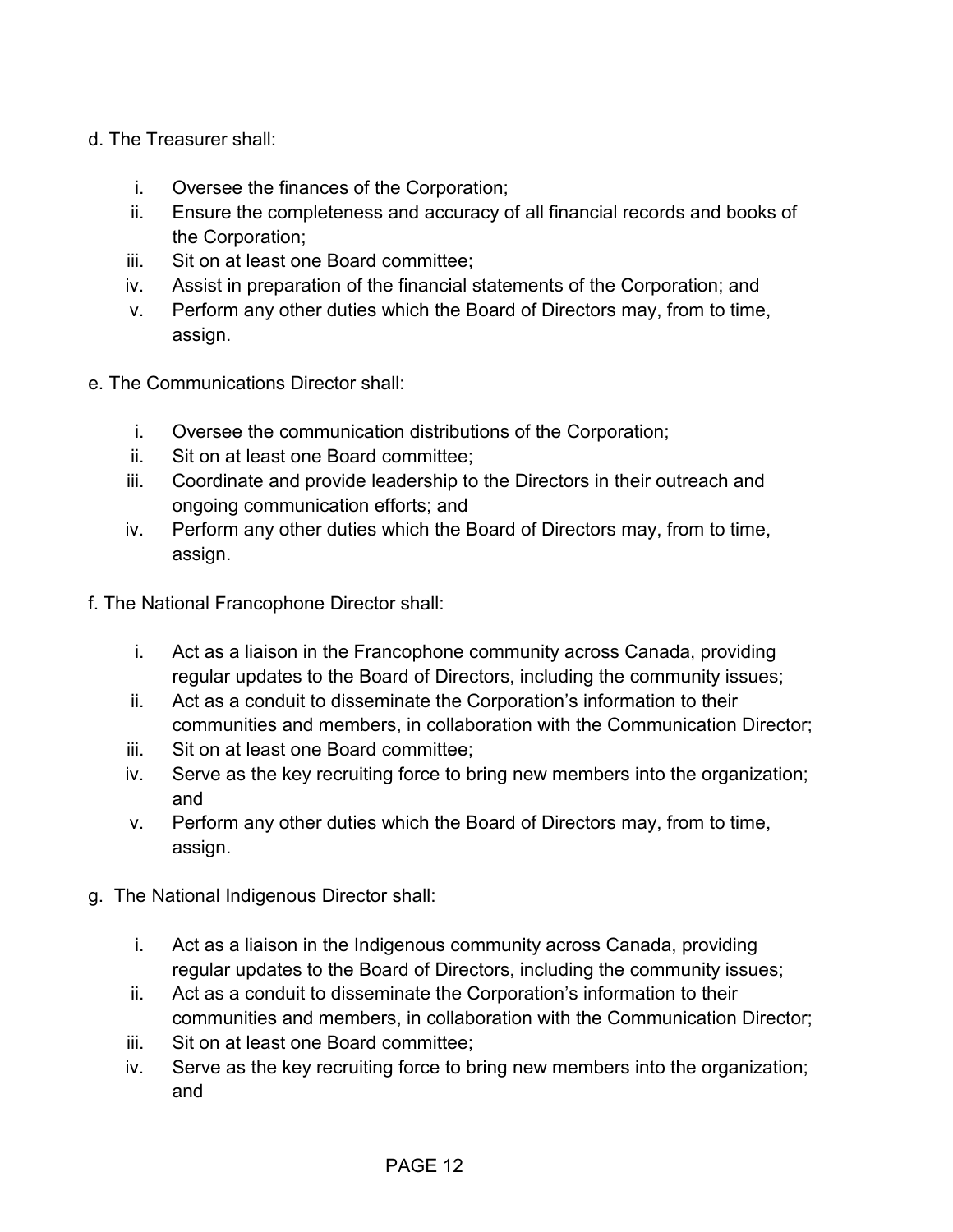- v. Perform any other duties which the Board of Directors may, from to time, assign.
- h. The Directors at Large shall:
	- i. Act as a liaison in their region, providing regular updates to the Board of Directors, including the community issues;
	- ii. Act as a conduit to disseminate the Corporation's information to their communities and members, in collaboration with the Communication Director;
	- iii. Sit on at least one Board committee;
	- iv. Serve as the leader and liaison persons on specific themes and/or key issues, as recommended by the Board from time to time; and
	- v. Perform any other duties which the Board of Directors may, from to time, assign.
- i. The Past President shall:
	- i. Be a non-voting member of the Corporation;
	- ii. Act as an advisor to the Directors and as a public goodwill ambassador on behalf of the Corporation;
	- iii. Attend all meetings of the Board of Directors and participate fully in the activities of the Board and the Corporation;
	- iv. Preside at meetings upon request; and
	- v. Act as parliamentarian at all official meetings of the Board, Special Meetings and Annual General Meeting.
- j. The President of Deaf Youth Canada shall:
	- i. Represent Deaf Youth Canada (DYC) to the Directors;
	- ii. Act as a liaison between the DYC Board, and CAD Board and staff on youth community issues;
	- iii. Sit on at least one Board committee; and
	- iv. Perform any other duties which the Board of Directors may, from to time, assign.

## **31. EXECUTIVE DIRECTOR**

The Board of Directors may, from time to time, employ an Executive Director. The Board of Directors may delegate to him or her: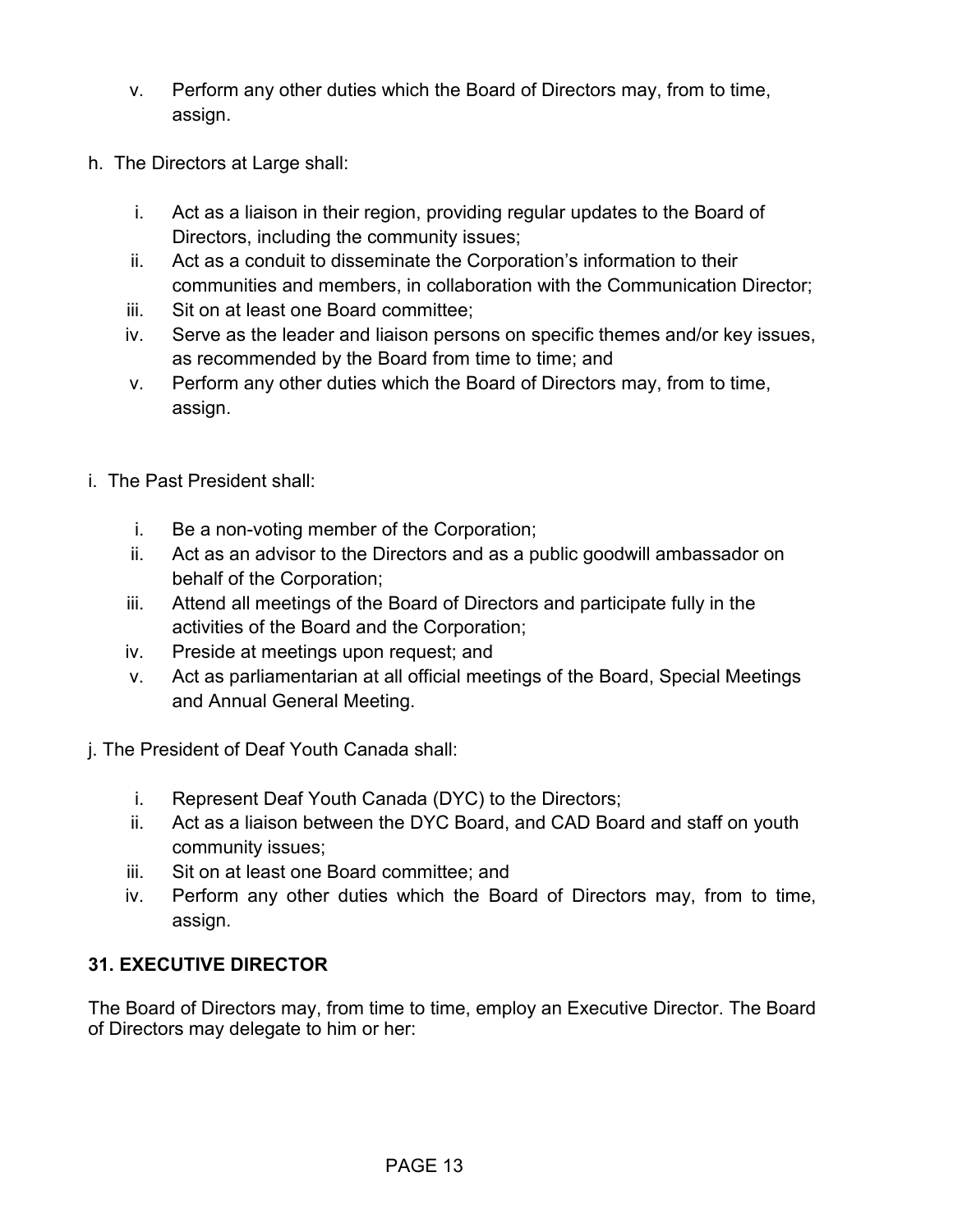- a) powers to manage and direct the business and affairs of the Corporation except such business and affairs of the Corporation as must be transacted or performed by other Officers, the Board of Directors and/or the members;
- b) power to employ and discharge agents and employees of the Corporation; or
- c) any lesser authority.

The Executive Director shall:

- a) conform to all lawful orders and policies including matters and duties imposed by law, and any lawful orders and policies that are the subject of a special resolution of the Corporation, as given by the Board of Directors;
- b) give to the Directors or any of them at all reasonable times all information they may require regarding the affairs of the Corporation;
- c) be subject to discharge by the Board of Directors;
- d) act as a non-voting Officer of the Corporation; and
- e) not be, within the previous twelve (12) months, a member of the Board of Directors.

## **32. AGENTS AND OTHER EMPLOYEES**

The Board of Directors may appoint and retain any agents, employees and advisors that it reasonably considers necessary at the expense of the Corporation. The persons appointed or retained shall have the authority and shall perform the duties prescribed by the Board of Directors.

## **33. DUTIES OF OTHER OFFICERS**

The duties of all other Officers of the Corporation shall be such as the terms of their engagement call for or the Board of Directors requires of them.

## **34. BOARD COMMITTEES**

From time to time, the Board may appoint committees, as the Board shall see fit. They shall:

- a) have the power to establish their own procedures in conformance with the Corporation's letters patent, supplementary letters patent, By-laws and the Act;
- b) report to the Board and sit at the pleasure of the Board and have such powers and authority as delegated to them by the Board.

## **VII – AUDIT OF ACCOUNTS**

## **35. EXECUTION OF DOCUMENTS**

Deeds, transfers, licenses, contracts, or any other document so deemed, agreed to on behalf of the Corporation shall be signed by two (2) of the President, the Treasurer and the Executive Director or any two (2) Officers or persons authorized by the Board.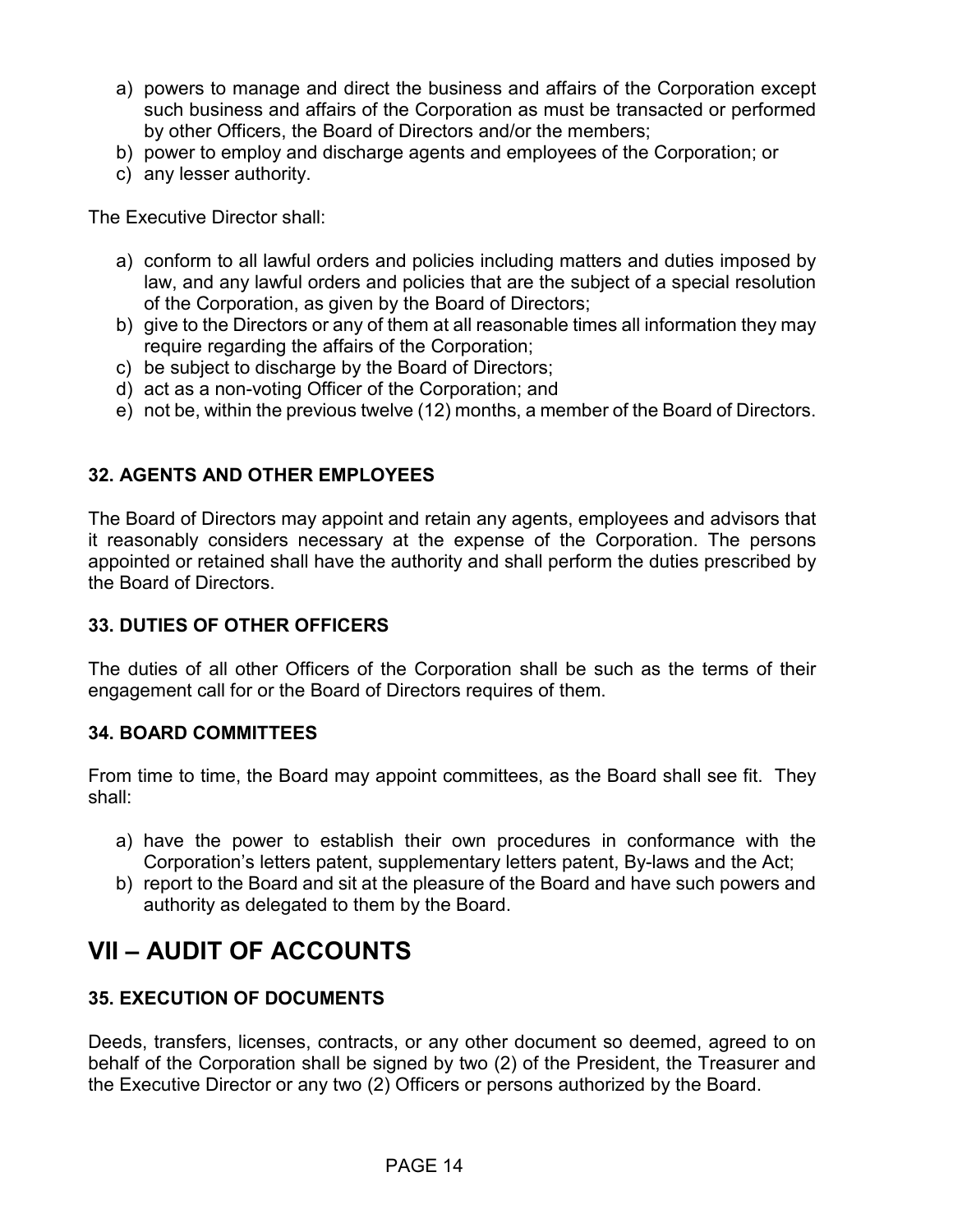### **36. CORPORATE SEAL**

The seal, as approved by the Board, shall be the seal of the Corporation. Unless otherwise decided, the secretary of the Corporation shall be the custodian of the corporate seal.

#### **37. SIGNING AUTHORITIES**

All cheques, bills of exchange or other orders for the payment of money, notes, or other evidences of indebtedness issued in the name of the Corporation shall be signed by any one of the President, the Treasurer, and/or the Executive Director for amounts up to \$10,000.00, or any two of these Officers for amounts greater than \$10,000.00.

### **38. BOOKS AND RECORDS**

The Directors shall see that all necessary books and accounts of the Corporation required by the By-laws or by any applicable statute or law are regularly and properly kept.

#### **39. AUDITORS**

The members shall appoint an auditor at the Annual General Meeting to audit the accounts of the Corporation for report to the members at the next Annual General Meeting. The auditor shall hold office until the next Annual General Meeting provided that the Directors may fill any casual vacancy in the office of auditor. The remuneration of the auditor shall be fixed by the Board.

## **VIII- MISCELLANEOUS**

#### **40. CONFLICT**

In the event a provision of the By-laws conflicts with any other provision in the By-laws or resolutions of the Board or of the members, the Board, acting in good faith, shall resolve the conflict in accordance with the Act.

#### **41. RESOLUTIONS IN WRITING**

A resolution signed by all the members or Directors is as valid and effective as if passed at an Annual General Meeting or meeting of the Board of Directors.

#### **42. AMENDMENTS**

The By-laws and any part thereof may be amended from time to time by resolution with an affirmative vote of at least two-thirds of the voting representatives present at the Annual General Meeting with sixty (60) days notice, including the text of the proposed changes.